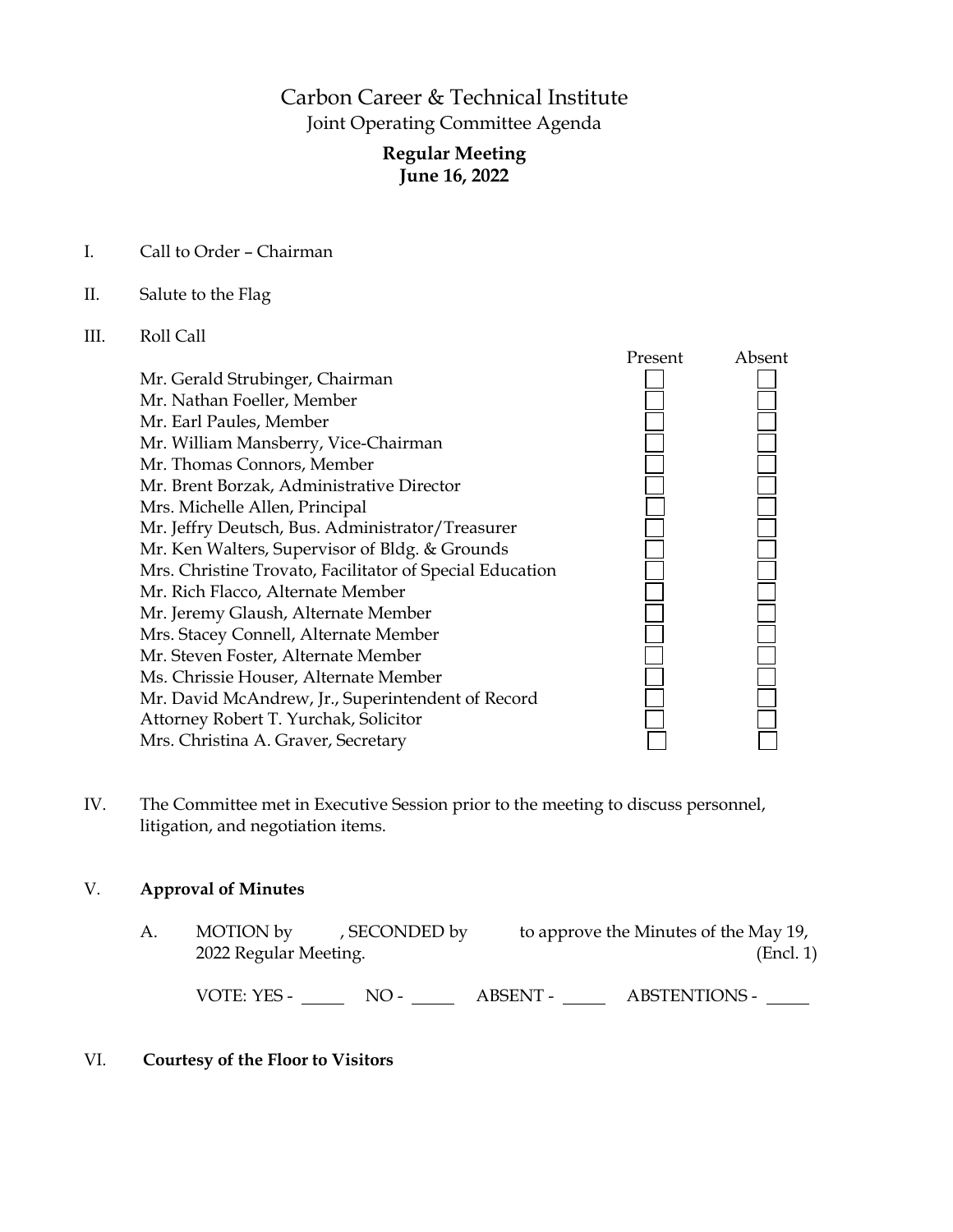# VII. **Approval of Treasurer's Report (May 2022)**

A. MOTION by , SECONDED by to approve the Treasurer's Report for May 2022 showing a final balance of \$6,226,992.25 in the General Fund, and \$78,195.82 in the Student Activities Account. (Encl. 2)

| <b>ROLL CALL VOTE:</b>         | Yes | Nο | Absent | Abstain |
|--------------------------------|-----|----|--------|---------|
| Mr. Paules - Palmerton         |     |    |        |         |
| Mr. Foeller - Lehighton        |     |    |        |         |
| Mr. Mansberry - Panther Valley |     |    |        |         |
| Mr. Connors - Weatherly        |     |    |        |         |
| Mr. Strubinger - Jim Thorpe    |     |    |        |         |

#### VIII. **Approval of Payment of Bills**

- A. MOTION by , SECONDED by to approve Payment of Bills General Fund and Other Accounts. (Encl. 3)
	- Note: Committee Members with questions or requesting a copy of any payment, please contact the CCTI Business Office prior to the scheduled meeting.

| <b>ROLL CALL VOTE:</b>         | Yes | Nο | Absent | Abstain |
|--------------------------------|-----|----|--------|---------|
| Mr. Paules - Palmerton         |     |    |        |         |
| Mr. Foeller - Lehighton        |     |    |        |         |
| Mr. Mansberry - Panther Valley |     |    |        |         |
| Mr. Connors - Weatherly        |     |    |        |         |
| Mr. Strubinger - Jim Thorpe    |     |    |        |         |

#### IX. **Administrative Reports**

- A. Director's Report Mr. Brent Borzak, Administrative Director a. Recognition
	- Jane Farkas
	- Joseph Farkas
	- Michael Lewis
	- Geri Vavra
	- b. Presentations
		- Eugene Colosimo, Guidance Counselor
		- Michael Gower, Electrical Distribution and Automation/Electrician Instructor
		- Tammy Marshall, Cosmetology Instructor
		- Autumn Frey, Health Medical Instructional Aide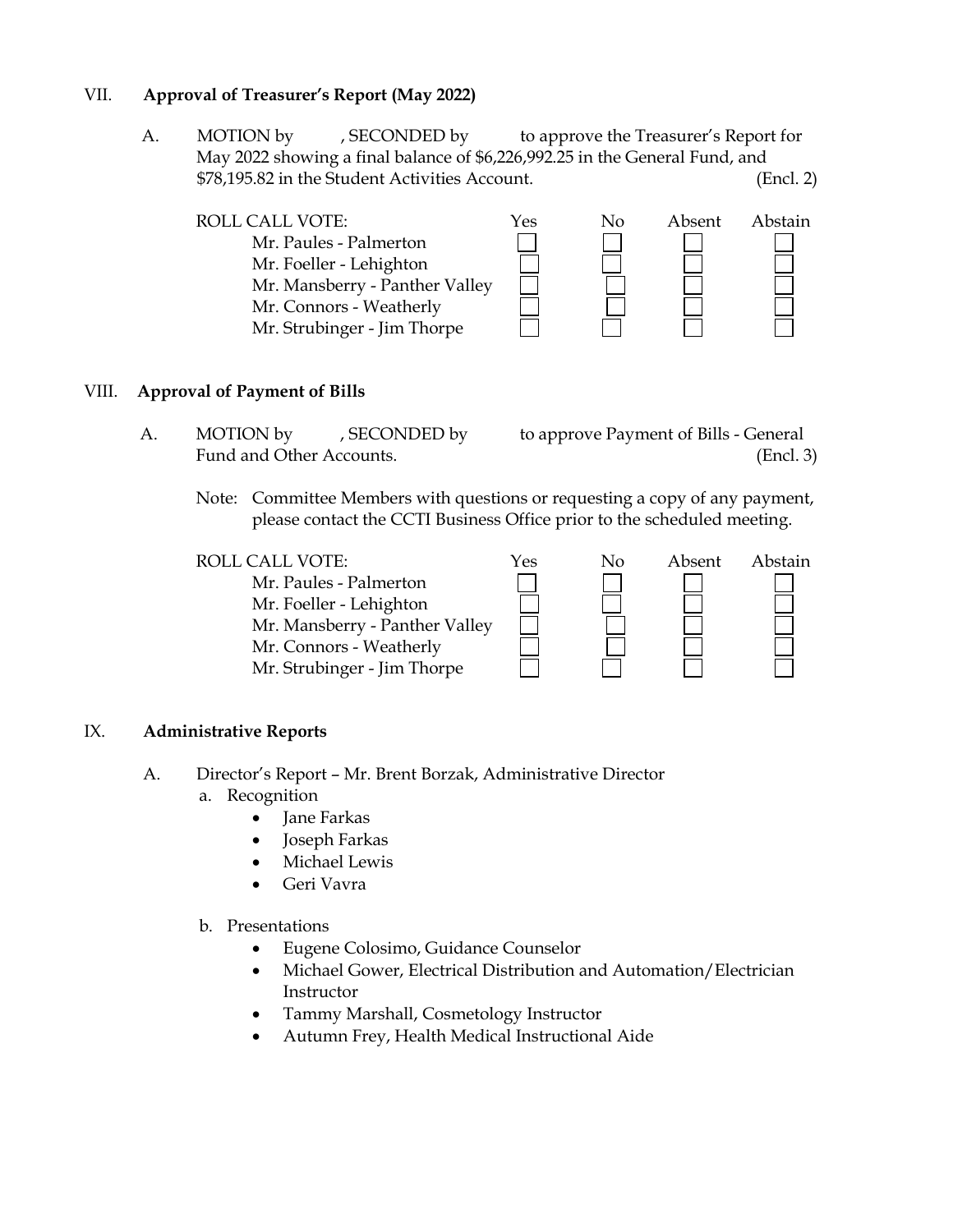- B. Principal's Report Mrs. Michelle Allen, Principal
- C. Business Administrator's Report Mr. Jeffry P. Deutsch, Business Administrator
- D. Facilitator of Special Education Report Mrs. Christine Trovato, Facilitator of Special Education
- E. Building and Grounds Report Mr. Ken Walters, Supervisor of Buildings and Grounds
- F. Technology Report Mr. Nate Rinda, Director of Technology
- G. Superintendent of Record Report Mr. David McAndrew, Jr., Panther Valley School District Superintendent

#### X. **Items of Business**

#### *Personnel*

A. Election of CCTI Joint Operating Committee Treasurer for a one-year term – effective July 1, 2022 through June 30, 2023:

nominates for the office of CCTI Joint Operating Committee

Treasurer, SECONDED by \_\_\_\_\_\_\_\_\_\_.

nominates for the office of CCTI Joint Operating

Committee

Treasurer, SECONDED by \_\_\_\_\_\_\_\_\_.

MOTION by , SECONDED by to close the nominations for the office of Treasurer.

Note: Jeffry Deutsch presently serves in this position.

VOTE: YES - NO - ABSENT - ABSTENTIONS -

The Secretary casts the ballot electing as Treasurer.

B. MOTION by , SECONDED by to appoint Robert T. Yurchak, Attorney at Law (Nesquehoning, PA), as the Joint Operating Committee Solicitor for the 2022-2023 fiscal year at a retainer of \$7,000 and \$100 per hour for extra work done. The annual retainer shall include those items specified in the Scope of Services and Compensation Agreement.

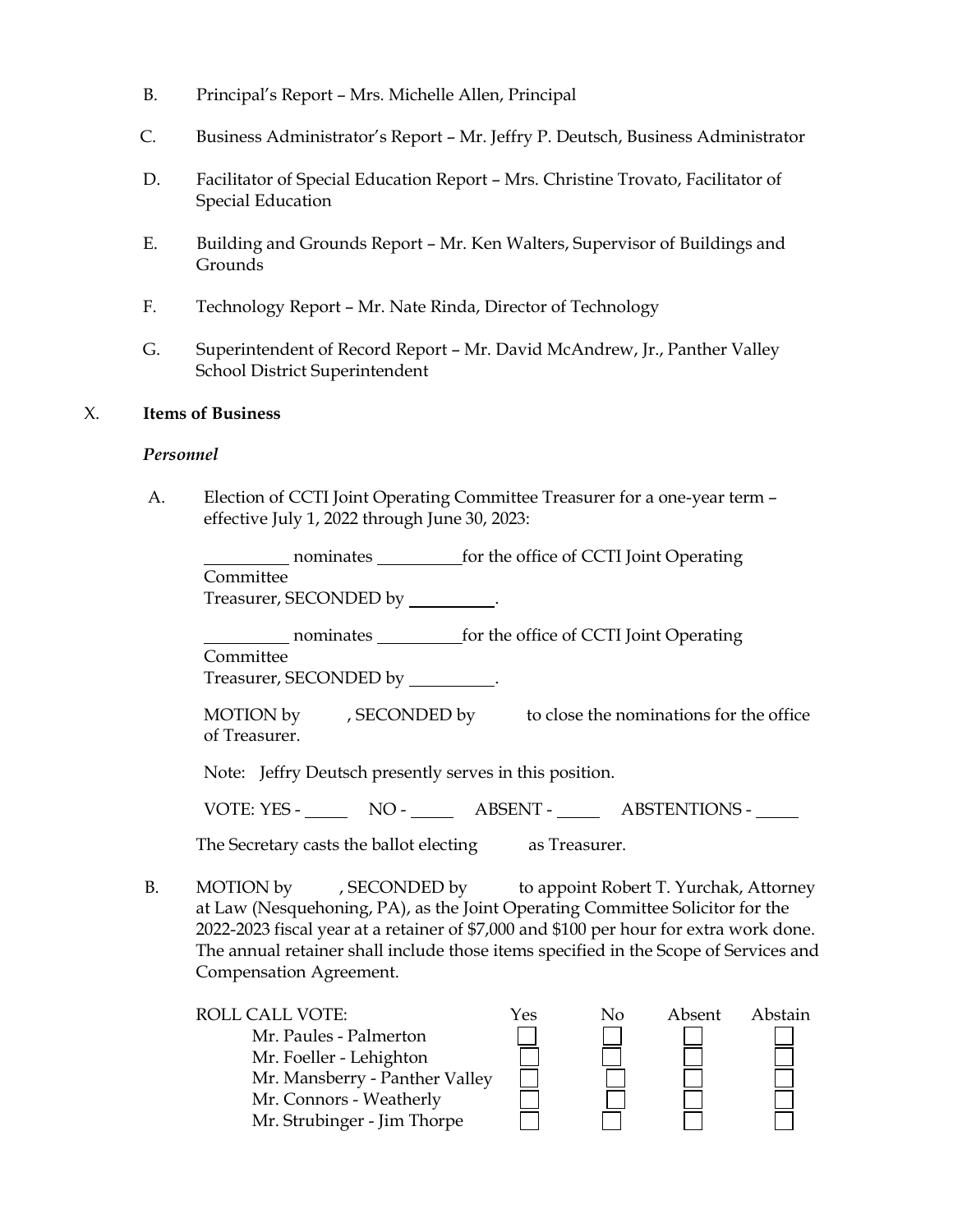- C. MOTION by , SECONDED by to continue the employment of Ms. Angelique Yaich as Instructor for the Carbon Alternative High School Diploma Program – 32 hours/week, 200 days, AM and PM Class Sessions, with those fringe benefits as required by law and appropriate health care coverage, at the rate of \$34.00/hour. For the school term 2022-2023 the employee shall contribute \$95.00/month toward health care expenses, effective July 1, 2022.
	- Note: There will be no deduction from the CCTI General Fund. Many Carbon County out of school youth are serviced by this program.
	- ROLL CALL VOTE:  $Y$ es No Absent Abstain Mr. Paules - Palmerton Mr. Foeller - Lehighton Mr. Mansberry - Panther Valley Mr. Connors - Weatherly Mr. Strubinger - Jim Thorpe
- D. MOTION by , SECONDED by to reaffirm the following individuals as Teacher Mentor for the 2021-2022 school year at the established stipend of \$750.00, pro-rated as indicated below:
	- Michele Klock for Tammy Marshall (2021-2022 school year)
	- Michele Klock for Maritza Reinbold (2021-2022 school year)
	- Harold Resh for Kenneth Reiter (2021-2022 school year)
	- Michael Wildoner for Adam Reichard (08/23/2021 01/13/2022) and Maya Kowalcyk (01/14/2022 – 06/06/2022)

| Mr. Paules - Palmerton         |  |
|--------------------------------|--|
| Mr. Foeller - Lehighton        |  |
| Mr. Mansberry - Panther Valley |  |

| ROLL CALL VOTE:<br>Mr. Paules - Palmerton<br>Mr. Foeller - Lehighton<br>Mr. Mansberry - Panther Valley<br>Mr. Connors - Weatherly | Yes | Nο | Absent | Abstain |
|-----------------------------------------------------------------------------------------------------------------------------------|-----|----|--------|---------|
| Mr. Strubinger - Jim Thorpe                                                                                                       |     |    |        |         |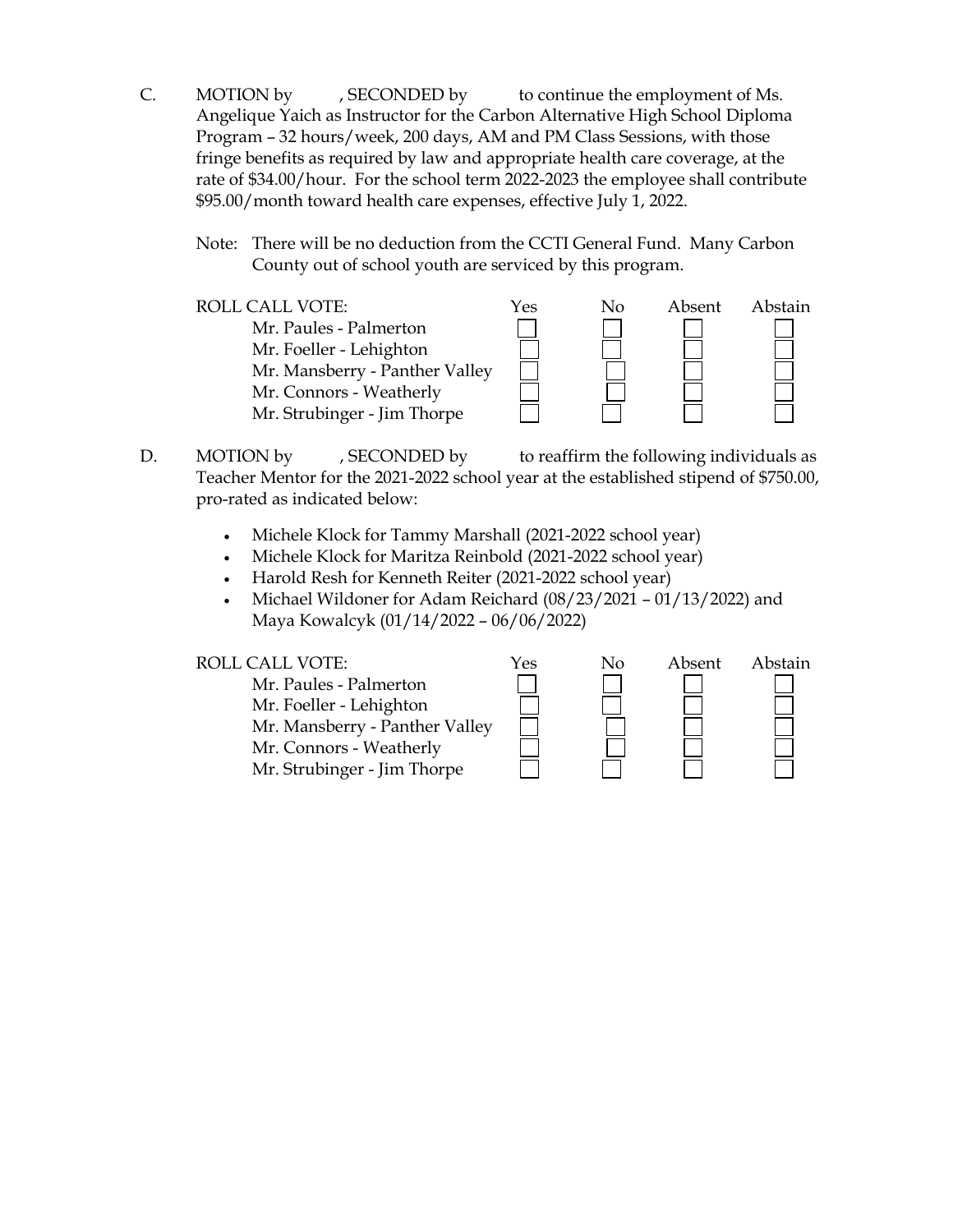E. MOTION by , SECONDED by to approve the following individuals up to two days (6 hours per day) at the individuals per diem rate to be utilized between July 1 and July 29, 2022 to revise and update the curriculum for each course taught, per department:

| Stephen Anderson  | Maya Kowalcyk                        |
|-------------------|--------------------------------------|
| Jean Bales        | Justin Pshar                         |
| Scott Bartholomew | Angela Sablich                       |
| Michael Baumgardt | Brandi Schmoyer                      |
| Marie Bieling     | Kevin Sowa                           |
| Jacquelyn Cole    | Phillip Strubinger                   |
| Anna Leigh Conway | Michael Wildoner                     |
| Diane Hyjurick    | New Science Teacher Pending Approval |

Note: All days will be scheduled with prior approval of the Principal.

| <b>ROLL CALL VOTE:</b>         | Yes | No | Absent | Abstain |
|--------------------------------|-----|----|--------|---------|
| Mr. Paules - Palmerton         |     |    |        |         |
| Mr. Foeller - Lehighton        |     |    |        |         |
| Mr. Mansberry - Panther Valley |     |    |        |         |
| Mr. Connors - Weatherly        |     |    |        |         |
| Mr. Strubinger - Jim Thorpe    |     |    |        |         |

F. MOTION by , SECONDED by to appoint Henry Woods School Police/Resource Officer for a maximum of 190 scheduled days over a 12-month period, on a one-year contract at \$30,000 effective August 1, 2022.

| ROLL CALL VOTE:                | Yes | No | Absent | Abstain |
|--------------------------------|-----|----|--------|---------|
| Mr. Paules - Palmerton         |     |    |        |         |
| Mr. Foeller - Lehighton        |     |    |        |         |
| Mr. Mansberry - Panther Valley |     |    |        |         |
| Mr. Connors - Weatherly        |     |    |        |         |
| Mr. Strubinger - Jim Thorpe    |     |    |        |         |

- G. MOTION by , SECONDED by that the below listed individuals be approved to substitute for the 2021-2022 school year at the established rates, as follows:
	- William (Greg) Arnold Van/Bus driver\*, SHINE driver \*
	- Salvatore LoPresti Custodial/Maintenance/Groundskeeper/Cleaner, Van/Bus driver\*, SHINE driver\*

Note: \*Through August 2022

VOTE: YES - NO - ABSENT - ABSTENTIONS -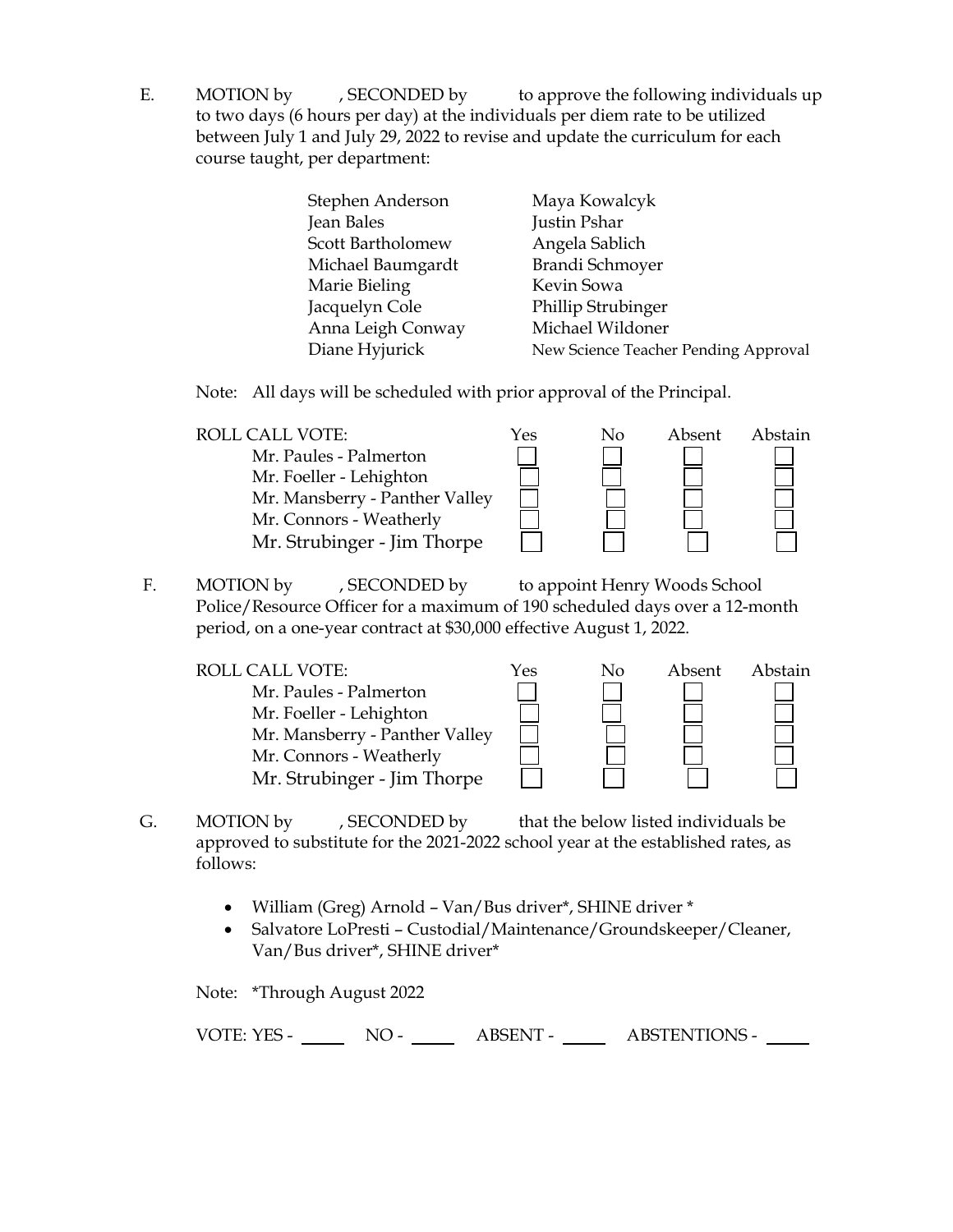H. MOTION by , SECONDED by to approve the following individuals effective July 1, 2022 through June 30, 2023:

> Delmar Griggs as Adult Education GED Instructor @ \$22.50 per hour\* Joseph Pavlis as Adult Education GED Instructor @ \$22.50 per hour\* Tonia Schaeffer as Adult Education GED Instructor @ \$22.50 per hour\* Donna Valent as Adult Education GED Aide @ \$15.00 per hour\* Deborah Enterline as GED Examiner @ \$20.00 per hour

Note: \*GED Grant Funded.

VOTE: YES - NO - ABSENT - ABSTENTIONS -

 I. MOTION by , SECONDED by to approve Jeffry Nietz as a substitute Part-Time Technology Assistant (on an as needed basis) at the rate of \$175.00/day for the 2022-2023 school year.

VOTE: YES - NO - ABSENT - ABSTENTIONS -

J. MOTION by , SECONDED by to approve the Occupational Advisory Committee members, as presented.

VOTE: YES - NO - NO - ABSENT - ABSTENTIONS -

K. MOTION by , SECONDED by to appoint Julian Valentini as an Instructional Aide at a Step 1 salary per the current CCTI ESPA Employment Agreement.

| <b>ROLL CALL VOTE:</b>         | Yes | No | Absent | Abstain |
|--------------------------------|-----|----|--------|---------|
| Mr. Paules - Palmerton         |     |    |        |         |
| Mr. Foeller - Lehighton        |     |    |        |         |
| Mr. Mansberry - Panther Valley |     |    |        |         |
| Mr. Connors - Weatherly        |     |    |        |         |
| Mr. Strubinger - Jim Thorpe    |     |    |        |         |

L. MOTION by , SECONDED by to appoint the following individual an Instructional Aide Mentor for the 2022-2023 school year at the approved stipend of \$500:

Ashleigh Rehrig (Julian Valentini)

VOTE: YES - NO - ABSENT - ABSTENTIONS -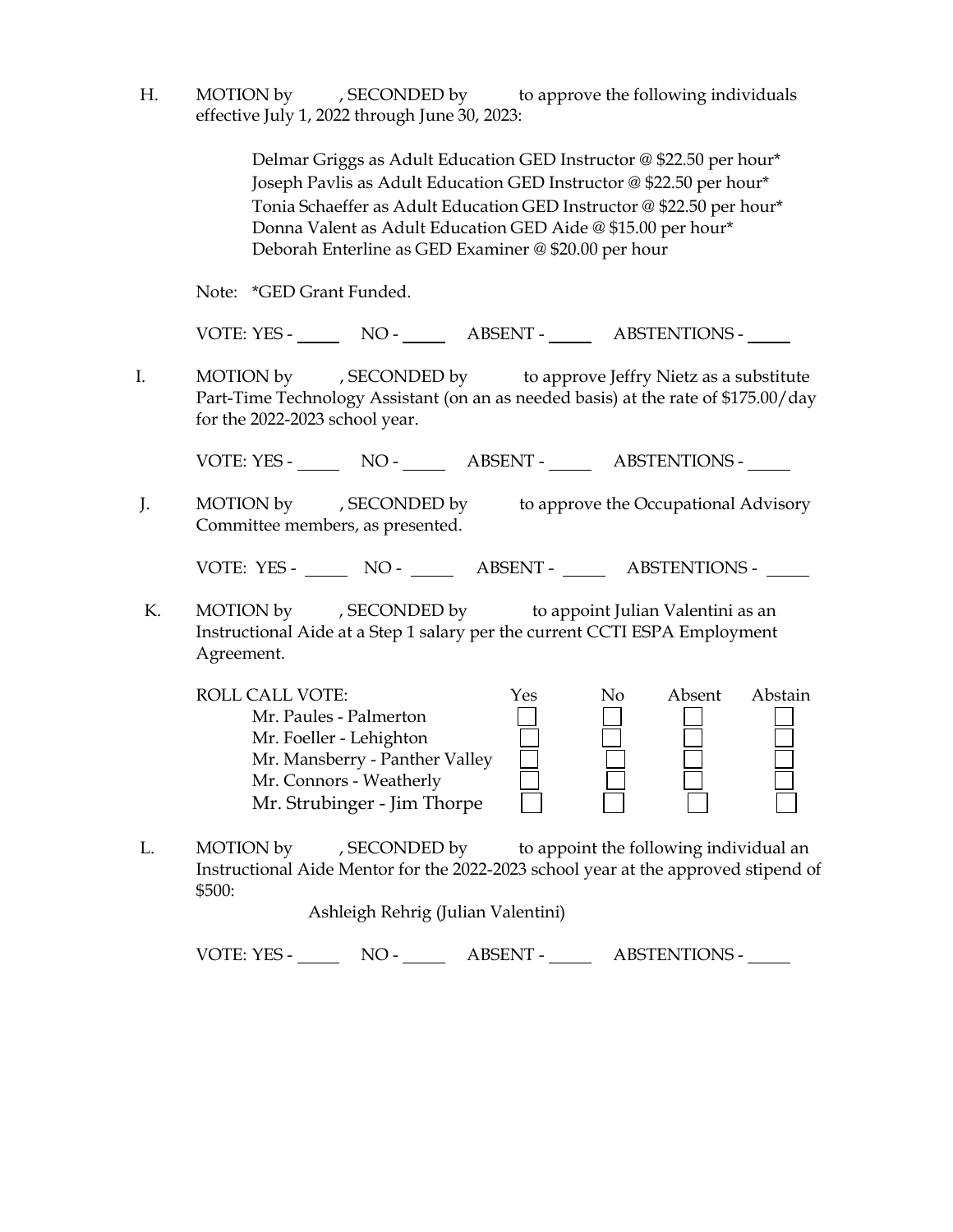M. MOTION by , SECONDED by that the following individual be employed for up to two (2) additional days at the individual's per diem rate, prior to August 20, 2022:

Julian Valentini, Instructional Aide

NOTE: All days will be scheduled with prior approval of the Principal.

| <b>ROLL CALL VOTE:</b><br>Mr. Paules - Palmerton<br>Mr. Foeller - Lehighton<br>Mr. Mansberry - Panther Valley<br>Mr. Connors - Weatherly<br>Mr. Strubinger - Jim Thorpe | Yes | No | Absent | Abstain |
|-------------------------------------------------------------------------------------------------------------------------------------------------------------------------|-----|----|--------|---------|
|                                                                                                                                                                         |     |    |        |         |

# *Education*

A. MOTION by , SECONDED by to change the local name of CIP 52.1801 Marketing, Sales & Service (currently Marketing/Distributive Education) to Digital Marketing and Business Fundamentals effective July 1, 2022.

| <b>ROLL CALL VOTE:</b>         | Yes | No | Absent | Abstain |
|--------------------------------|-----|----|--------|---------|
| Mr. Paules - Palmerton         |     |    |        |         |
| Mr. Foeller - Lehighton        |     |    |        |         |
| Mr. Mansberry - Panther Valley |     |    |        |         |
| Mr. Connors - Weatherly        |     |    |        |         |
| Mr. Strubinger - Jim Thorpe    |     |    |        |         |
|                                |     |    |        |         |
|                                |     |    |        |         |

B. MOTION by , SECONDED by to grant approval to operate a GED testing program for the 2022-2023 school year at the CCTI school site.

VOTE: YES - NO - NO - ABSENT - ABSTENTIONS -

 C. MOTION by , SECONDED by to continue duties as an Operator Consortium member of PA CareerLink Carbon County.

VOTE: YES - NO - ABSENT - ABSTENTIONS -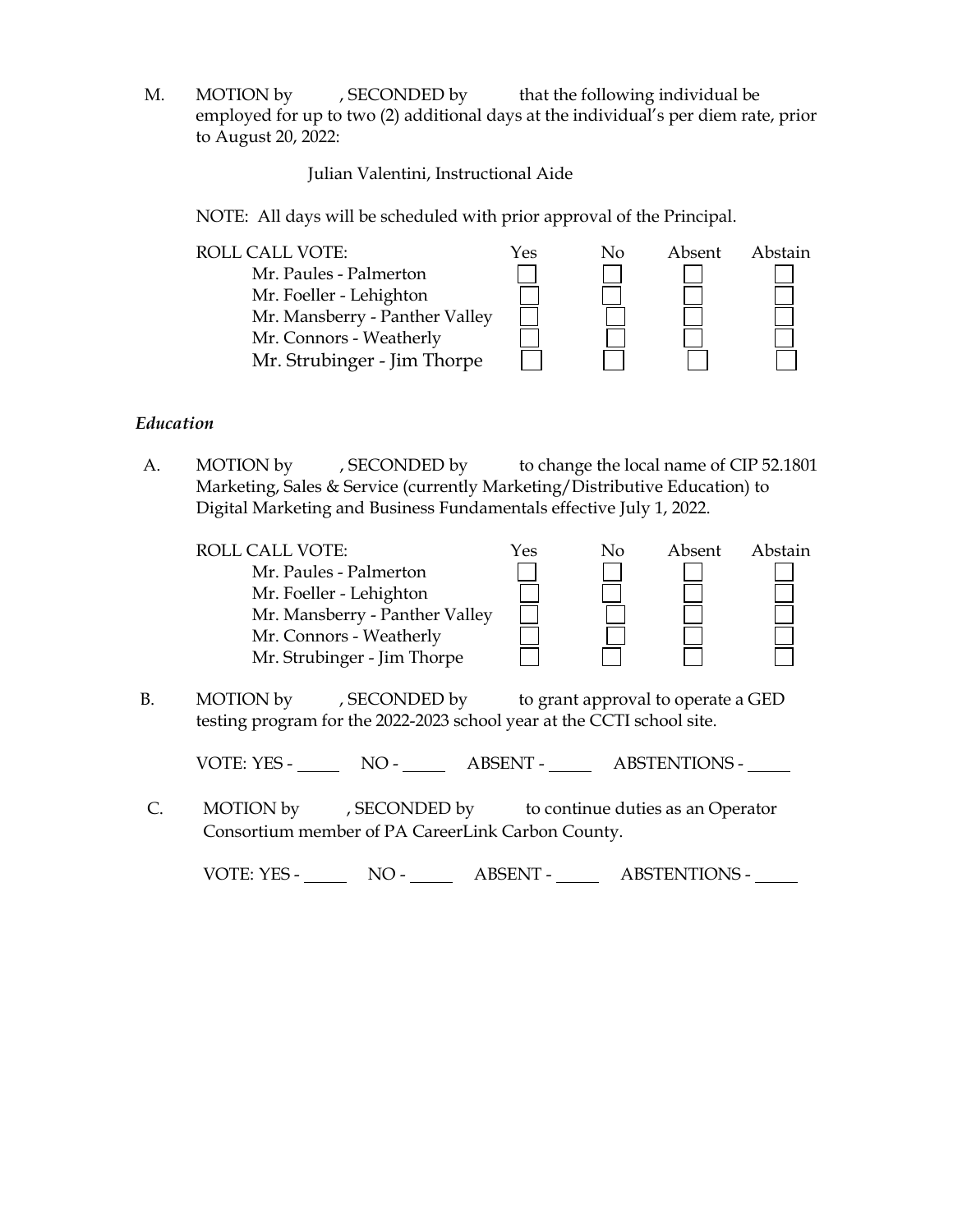- D. MOTION by , SECONDED by that the Agreement of Affiliation between the Carbon Career & Technical Institute Medical and Health Assistant/Certified Nurse Aide Program be renewed and executed for the 2022- 2023 Fiscal Year, as presented: (Encl. 4) Mahoning Valley Nursing and Rehabilitation Center, Lehighton, PA Office of Dr. Jayendra Patel, Jim Thorpe, PA Heritage Hill Senior Community, Weatherly, PA The Village at Palmerton, Palmerton, PA Guardian Eldercare DBA Weatherwood Nursing Home & Rehabilitation **Center** Maple Shade Meadows Senior Living, Nesquehoning, PA
	- Note: For the purpose of review, only one agreement (Mahoning Valley Nursing and Rehabilitation Center) is provided. Each of the remaining Agreements are identical.

VOTE: YES - NO - ABSENT - ABSTENTIONS -

E. MOTION by , SECONDED by that the Agreement of Affiliation between the Carbon Career & Technical Institute Adult Education Department PA-Approved Certified Nurse Aide Training Program be renewed and executed for the 2022-2023 Fiscal Year, as presented. (Encl. 5)

> Mahoning Valley Nursing and Rehabilitation Center, Lehighton, PA Fellowship Manor, Whitehall, PA

Note: For the purpose of review, only one agreement (Mahoning Valley Nursing and Rehabilitation Center) is provided. Each of the remaining Agreements is identical.

VOTE: YES - NO - ABSENT - ABSTENTIONS -

F. MOTION by , SECONDED by to approve the Occupational Advisory Committee minutes, as presented.

VOTE: YES - NO - ABSENT - ABSTENTIONS -

#### *Budget & Finance*

A. MOTION by , SECONDED by to authorize the Administrative Director to approve bills for payment from June 1 - June 30, 2022, the close of the 2021-2022 fiscal year.

VOTE: YES - NO - ABSENT - ABSTENTIONS -

# *Buildings & Grounds*

NONE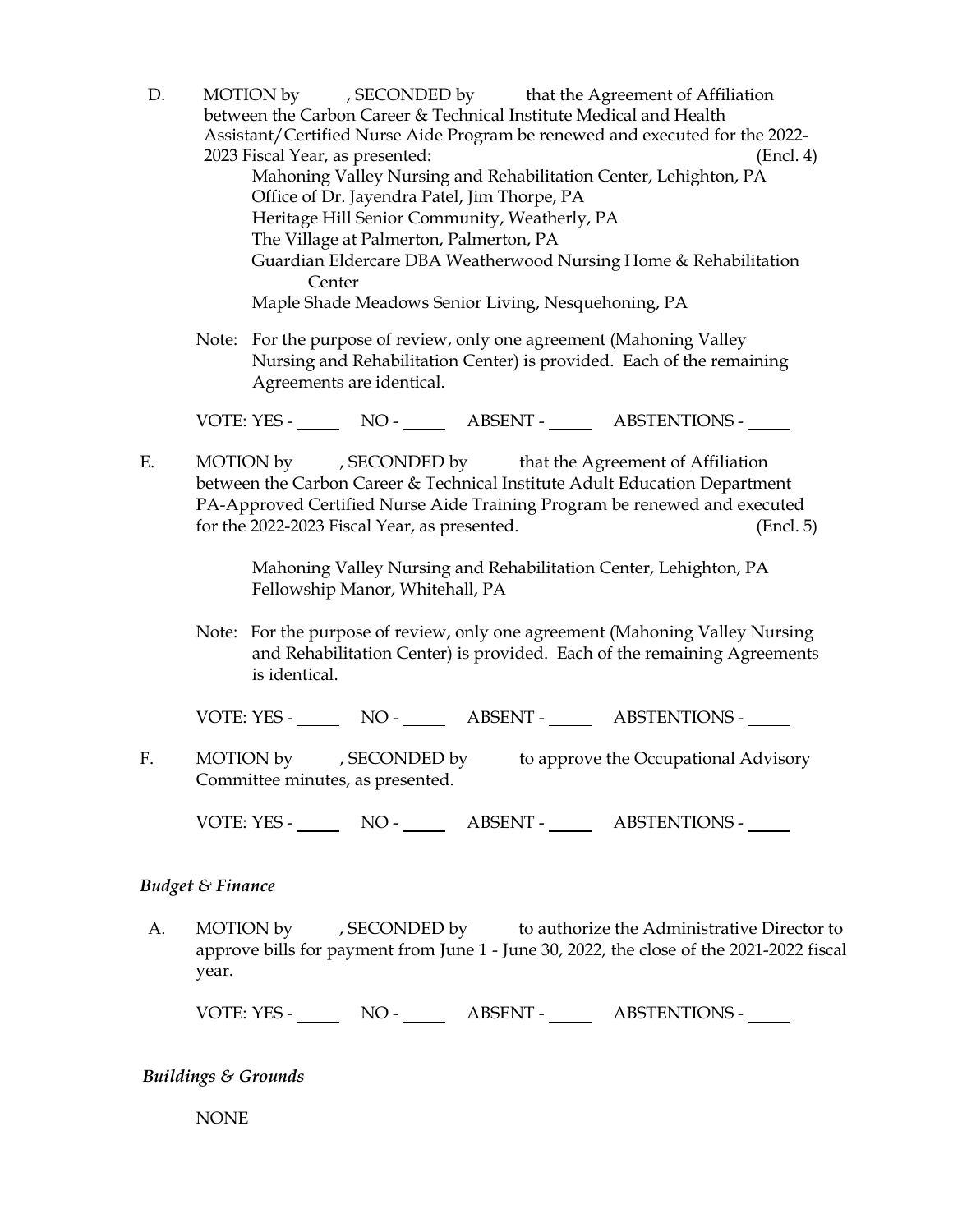#### *Administrative*

A. MOTION by SECONDED by to approve utilizing FID (Flexible Instruction Days) days for the 2022-2023 school year per the approval received through the Pennsylvania Department of Education.

ROLL CALL VOTE:  $\gamma$ es No Absent Abstain Mr. Paules - Palmerton Mr. Foeller - Lehighton Mr. Mansberry - Panther Valley Mr. Connors - Weatherly Mr. Strubinger - Jim Thorpe

B. MOTION by SECONDED by to approve the second reading and adoption of Policy 209 (PUPILS), Health Examinations/Screenings, as presented. (Encl. 6)

| ROLL CALL VOTE:<br>Mr. Paules - Palmerton<br>Mr. Foeller - Lehighton<br>Mr. Mansberry - Panther Valley | Yes | No | Absent | Abstain |
|--------------------------------------------------------------------------------------------------------|-----|----|--------|---------|
| Mr. Connors - Weatherly<br>Mr. Strubinger - Jim Thorpe                                                 |     |    |        |         |

C. MOTION by SECONDED by to approve revised CCTI 2022-2023 Student/Teacher Calendar, as presented. (Encl. 7)

Note: Update includes the addition of the following two events:

- $May 12, 2023 CCTI$  Prom
- $\blacksquare$  June 1, 2023 CCTI Graduation, 5:00 p.m.
- ROLL CALL VOTE:  $\gamma$ es No Absent Abstain Mr. Paules - Palmerton Mr. Foeller - Lehighton Mr. Mansberry - Panther Valley Mr. Connors - Weatherly Mr. Strubinger - Jim Thorpe
- D. MOTION by , SECONDED by to grant permission to the CLIU #21 for use of a designated instructional area(s) to operate Life Skills Support Classes at the CCTI facility for the 2022-2023 school year.

VOTE: YES - NO - NO - ABSENT - ABSTENTIONS -